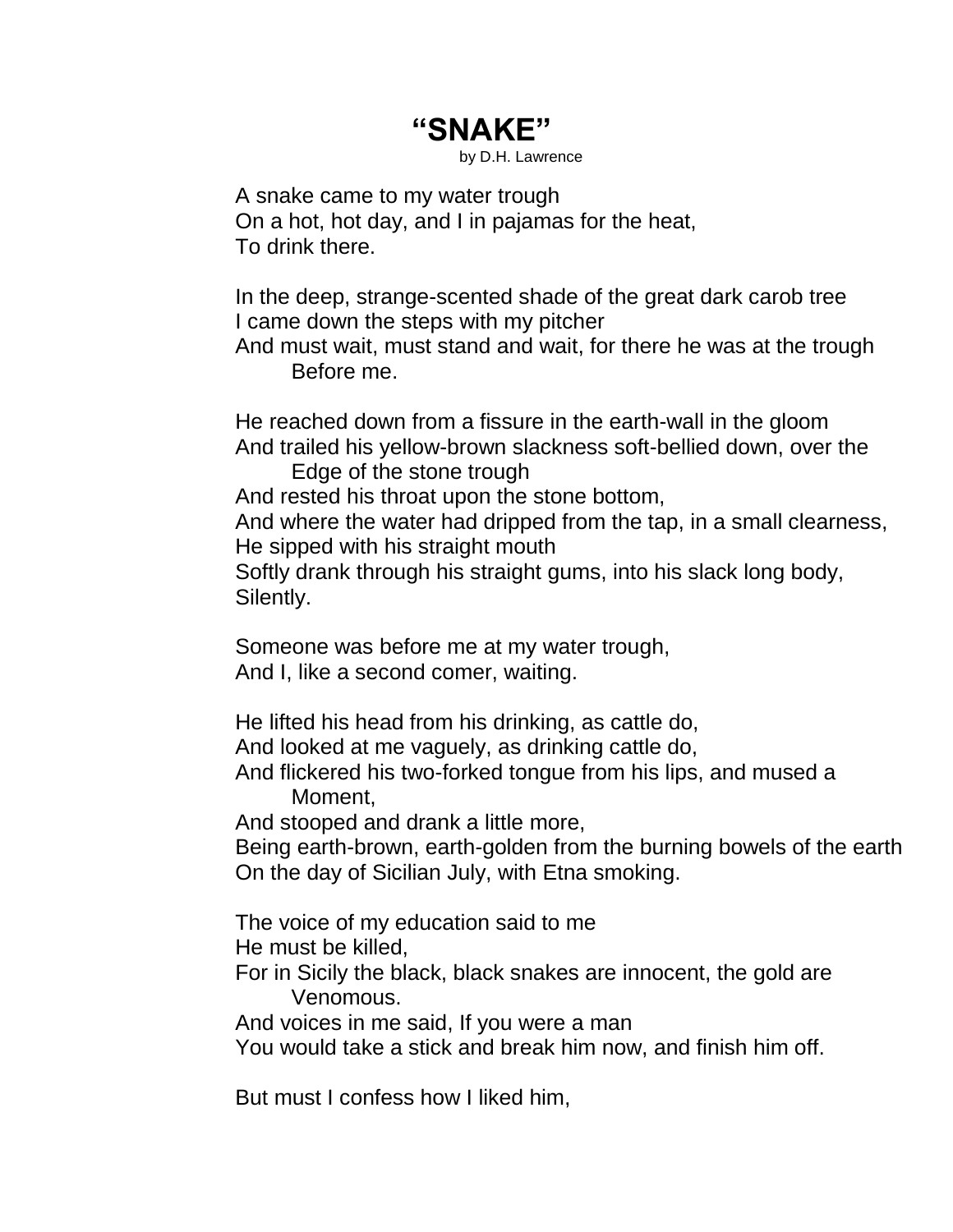How glad I was he had some like a guest in quiet, to drink At my water trough And depart peaceful, pacified, and thankless, Into the burning bowels of this earth?

Was it cowardice, that I dared not kill him? Was it perversity, that I longed to talk to him? Was it humility, to feel so honored?

I felt so honored.

And yet those voices: "If you were not afraid, you will kill him!"

And truly I was afraid, I was most afraid, But even so, honored still more That he should seek my hospitality From out the dark door of the secret earth.

He drank enough

And lifted his head, dreamily, as one who has drunken, And flickered his tongue like a forked night on the air, so black, Seeming to lick his lips,

And looked around like a god, unseeing, into the air, And slowly turned his head,

And slowly, very slowly, as if thrice a dream,

Proceeded to draw his slow length curving round

And climb again the broken bank of my wall-face.

And as he put his head into that dreadful hole,

And as he slowly drew up, snake-easing his shoulders, and entered Farther,

A sort of horror, a sort of protest against his withdrawing into that Horrid black hole,

Deliberately going into the blackness, and slowly drawing himself After,

Overcame me now his back was turned.

I looked around, I put down my pitcher,

I picked up a clumsy log